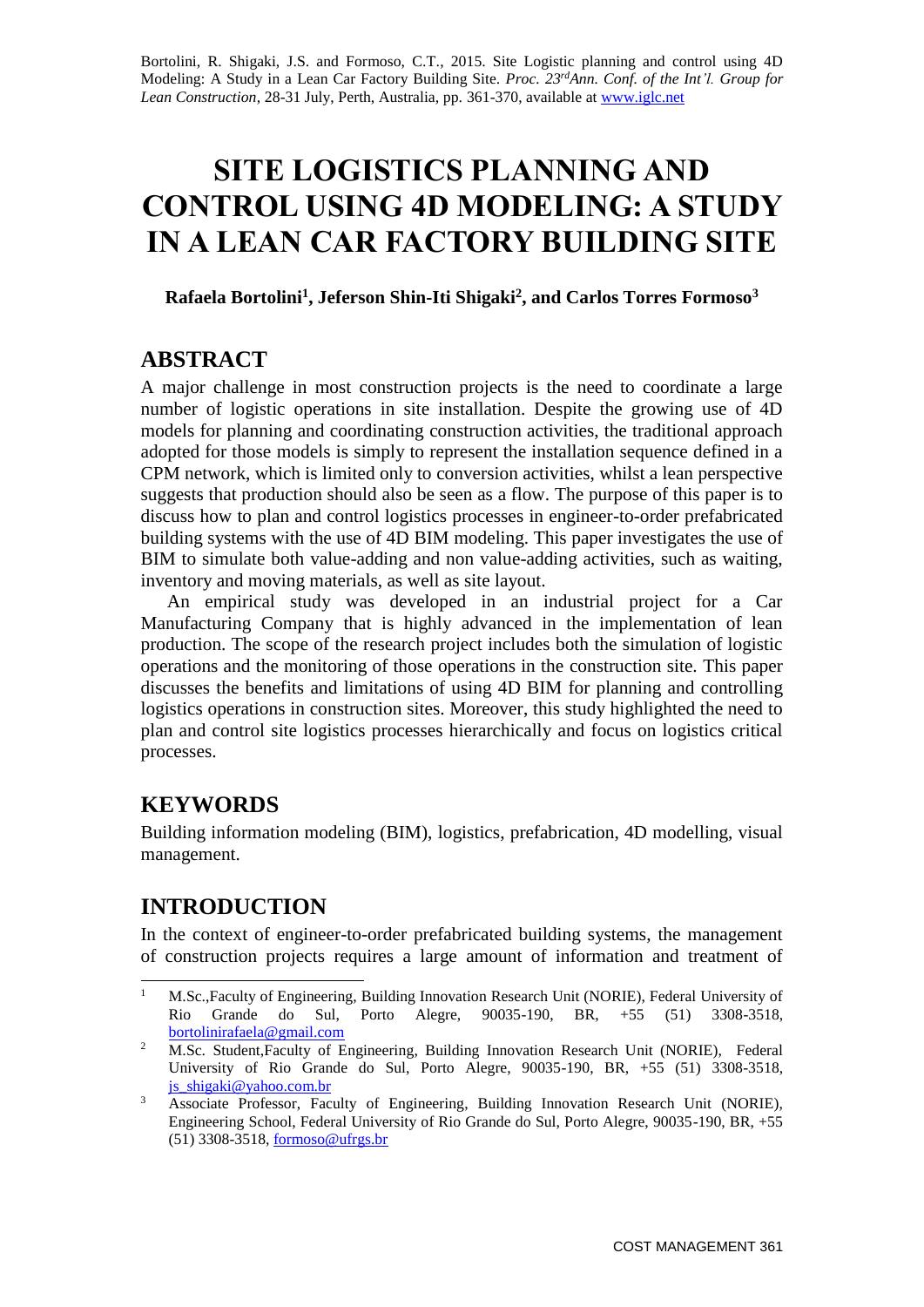inaccurate data. The degree of uncertainty is high due to environmental factors, design errors, late design changes, lack of information, communication failures, delays in materials delivery and other issues (Hajdasz, 2014). Engineer-to-order (ETO) companies usually supply highly customized products to meet individual customer requirements. According to Hicks, McGovern and Earl (2000), the high level of customization in ETO products may lead to increased costs, higher risks and long lead times. The complexity of product structure makes outsourcing more difficult at the same time the variety of ETO projects implies in the involvement of many different types of supplier relationships. Therefore, logistics planning and control is extremely important to achieve the goals of schedule, cost, quality and safety of ETO building projects. Moreover, empirical observation within an ETO company has indicated to need for a site logistic planning in order to reduce wastes stemming from excessive transportation of material and equipment and also duo to the poor organization of components on-site.

The layout of materials and temporary storage facilities areas needs careful planning to minimize costs and moving resources, and comply with the operational and safety constraints (Said and El-Rayes, 2013). Also, the difficulties imposed by on-site work and the complexity and dynamic nature of construction create the need for effective ways to support construction planning and control (Hajdasz, 2014). In fact, several research studies have suggested the potential use of 4D models in planning the construction site.

Most previous studies on the use of 4D models for construction focused on a specific topic, such as site layout planning (Zhang, Ma and Cheng, 2001); analysis of conflicts related to safety (Zhang and Hu, 2011); automatic generation of work spaces (Akinci, Fischer and Kunz, 1998); producing visual logistics and resource schedules (Chau, Anson and Zhang, 2004), and analysing the movement of equipment onsite (Olearczyk, Al-Hussein and Bouferguène**,** 2014). Despite the contributions of those research studies, none of them investigated the interactions between production planning and logistics planning, and how to implement logistics plans in an organizational context. Moreover, most studies do not address details of logistics operations and material inventory. In fact, most studies on 4D models simply a translation of the output of a CPM network that contains only transformation activities, so criticized by the Lean Construction Community. It implies that the so called flow activities are being neglected once more.

This paper investigates the use of 4D BIM modeling to plan and control logistical operations on site for ETO prefabricated building systems, including site layout, main unloading operations, inventories, and critical site assembly operations. This research study is based on an empirical study carried out in and industrial development is placed in a construction project, which the has as a client a car manufacturing company that was very demanding with their suppliers in terms of implementing some core lean production ideas. This investigation was developed in partnership with a steel fabricator company (Company A), but also had a strong interaction with representatives of the client organization, since these were actively involved in the implementation of some innovations in the site assembly process.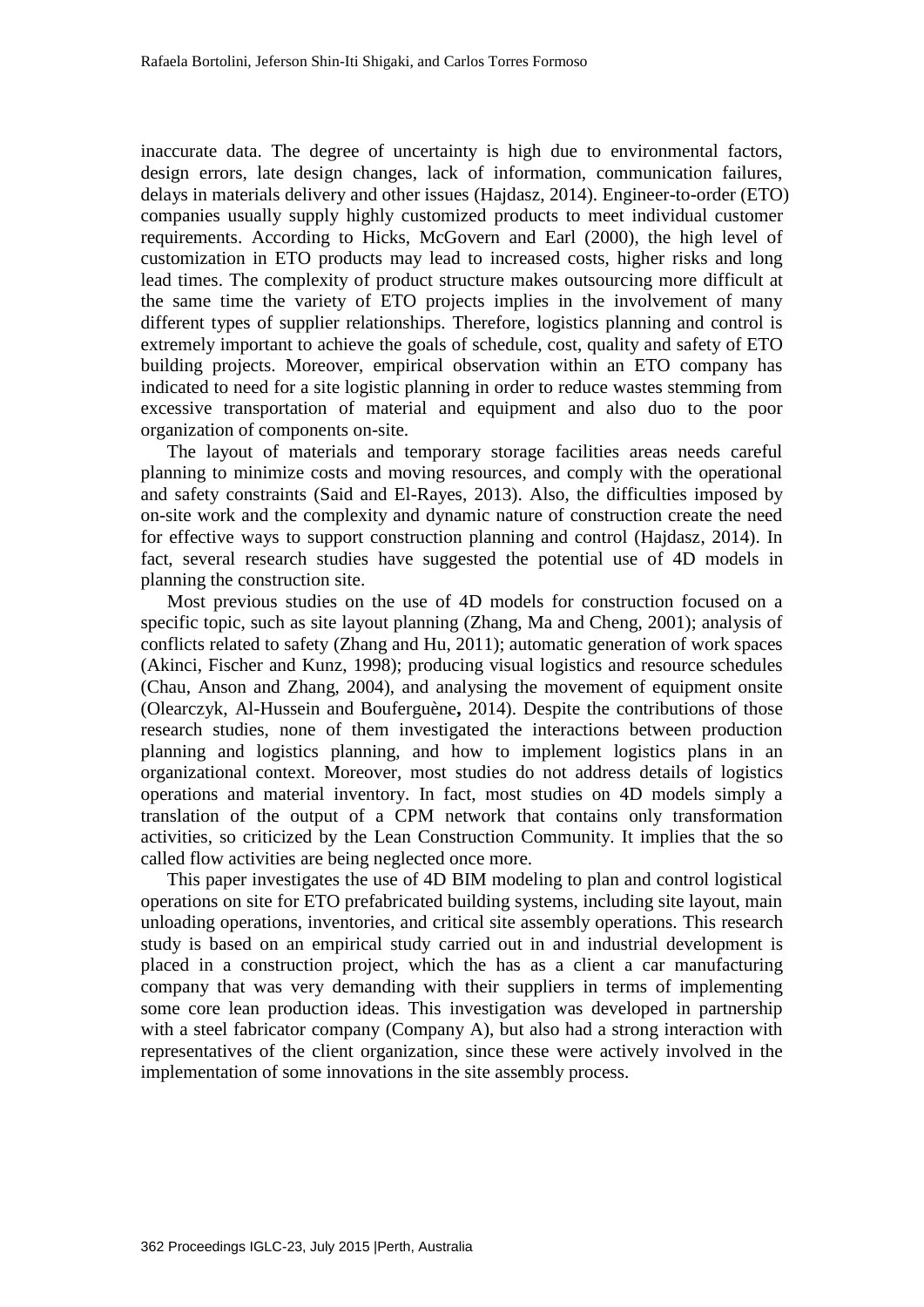# **LITERATURE REVIEW**

#### **LOGISTICS PLANNING AND CONTROL AND 4D MODELING**

Site logistics planning and control involves site layout planning activities (Said and El-Rayes, 2013), which imply the definition of the space needed for the movement of materials (Tommelein and Zouein, 1993), and decisions about what to do in conflicts situation of space and time (Akinci, Fischer and Zabelle, 1998), and the size, shape and location of fixed and temporary facilities, as well as vehicle routes necessary for the development of operations, during each phase of the site. In addition, logistics planning and control should aim to eliminate or reduce material transportation operations, and to avoid congestion of flows in the construction site (Tommelein and Zouein, 1993) by controlling operations involved in the unloading of materials (Agapiou, et al., 1998). Agapiou, et al. (1998) state that logistics planning can have a highly positive impact on the productivity of construction operations.

The aim of 4D BIM models in production planning is provide a virtual environment for simulating and viewing production processes and operations (Davies and Harty, 2013).Those models offer the opportunity of identifying resource conflicts in time, with the aim of improving efficiency and safety, and improving the flow through the identification of bottlenecks (Davies and Harty, 2013). For instance, Olearczyk, Al-Hussein and Bouferguène (2014) investigated the use of 4D models to analyse the vehicles trajectory on construction sites. Akinci, Fischer and Kunz (2002) explored the use of 4D models to detect possible conflicts of space and time. Wang, et al. (2014) investigated the modeling construction operations and analysis of the materials inventory, which in this research is called critical operations. Also, some research studies used 4D models for planning and testing construction sequence alternatives (Chau, Anson and Zhang, 2004) and predict potential logistical problems (Hartmann, Gao and Fischer, 2008).

## **RESEARCH METHOD**

Designed Science Research, also known as Constructive Research was the methodological approach adopted in this investigation. According to Kasanen, Lukka and Siitonen (1993), constructive research aims to develop innovative solutions that solve practical problems and at the same time allow a theoretical contribution. Figure 1 presents schematically the research design, which was divided into the following stages: (a) a literature review; (b) understanding the problem; (c) development phase, based on an empirical study; (d) analysis and reflection phase. This paper reports some of the results of broader research project, which aimed to devise a logistics planning and control model to be detailed in a further publication.

As in most design science research projects, the development of the solution involved several cycles of planning, execution, data collection, and analysis. At each cycle, the plans were revised and detailed, based on feedback from site operations and also due to additional demands of information by site managers. The main sources of evidence are presented in Table 1.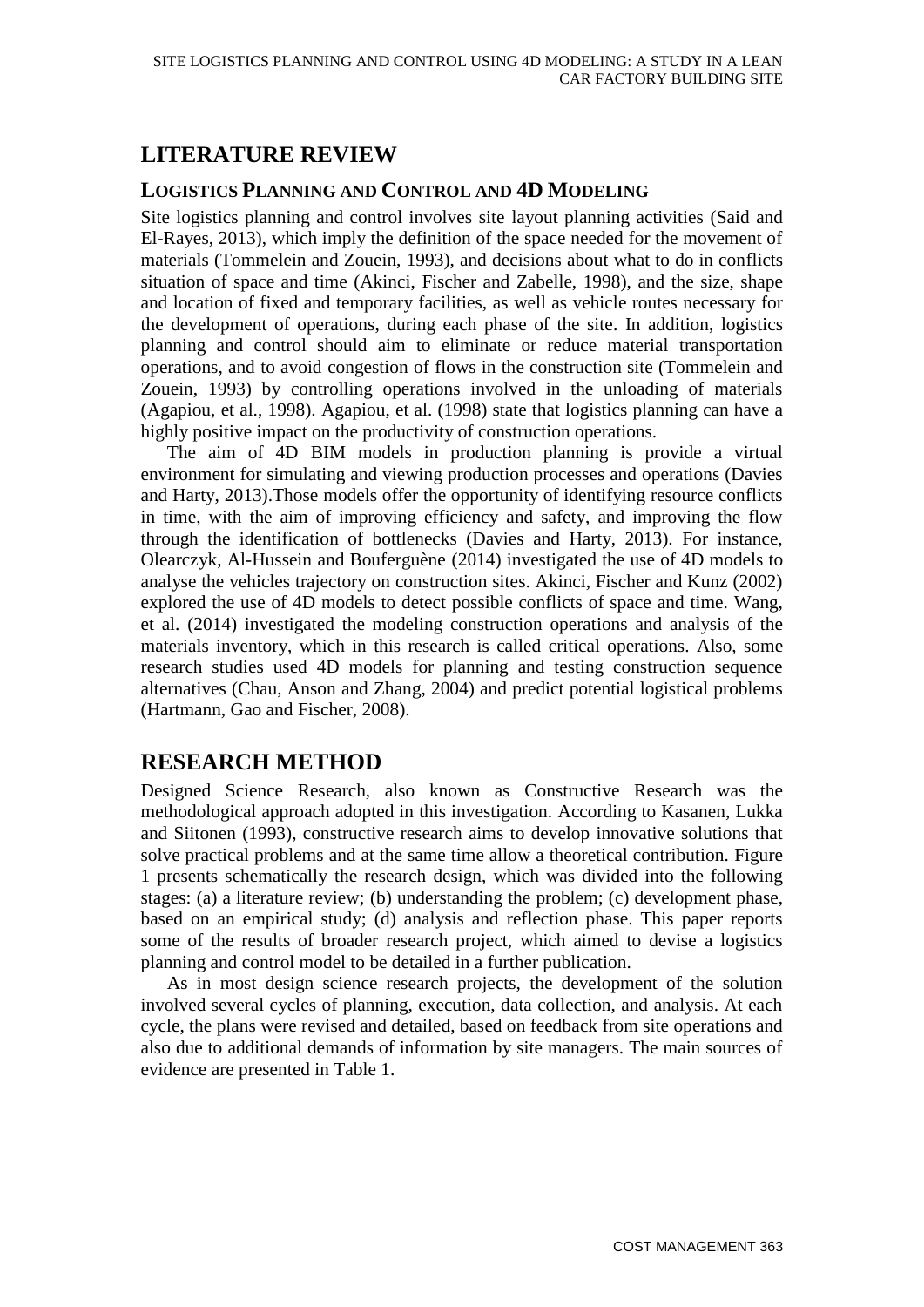

*Figure 1: Research design*

*Table 1: Sources of evidence*

| Goals                                                                                                                   | Sources of evidence                                                                                                                                                                           |
|-------------------------------------------------------------------------------------------------------------------------|-----------------------------------------------------------------------------------------------------------------------------------------------------------------------------------------------|
| Understand the site<br>characteristics, the<br>construction and logistics<br>process and possible<br>challenges on site | Interviews with both site engineer and project<br>coordinator                                                                                                                                 |
|                                                                                                                         | Site visit to identify its main features and implications<br>for site planning                                                                                                                |
| Understand the client<br>requirements                                                                                   | One hour meeting with the client and the site engineer<br>to discuss the first version of the proposed logistics<br>plan                                                                      |
| Logistics planning                                                                                                      | 4 one-hour meetings with the site engineer and a client<br>representative to define the site layout and a solution<br>for logistics operations                                                |
| Implementation of the logistics<br>plan                                                                                 | Participation in 4 planning and control meetings<br>involving company managers and client<br>representatives, with an average duration of 30<br>minutes, to discuss the construction progress |
| Assessment of the<br>implementation                                                                                     | 15 site visits focused in analysing the proposed<br>logistics plan                                                                                                                            |

In terms of software, this study has used  $ArchicAD<sup>®</sup>$  to model the building product, using 2D drawings provided by the design team as a starting point. Synchro  $Pro^{\circledast}$  was used to develop 4D models. It was initially developed with its components at scheme design level of development, considering that for this macro site planning it did not require a very high level of detail. The model was divided into nine building stages, which were identified with the same colours of labels made for the components identification. It was used to support collaborative decision-making related to logistic planning.

#### **EMPIRICAL STUDY**

Company A is a steel fabricator that design, fabricates and assembly on site steel structures mostly for industrial buildings, warehouses, supermarkets, and high rise buildings. It is considered the largest steel structure fabricator in Brazil, with more than 2000 employees, 3 manufacturing plants, and around 200 simultaneous contracts.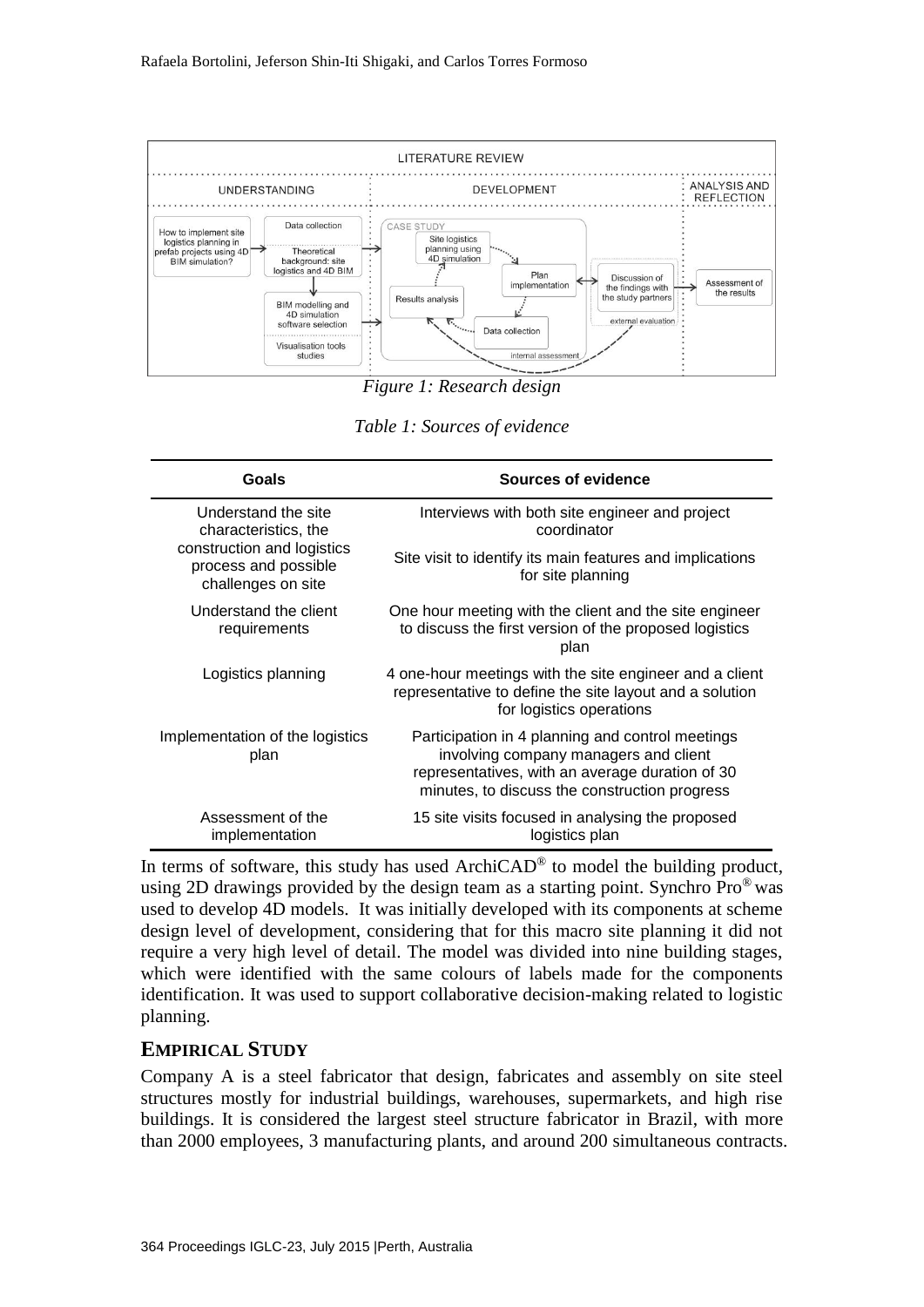Short delivery times and design flexibility are the main competitive advantages of this company.

The development process of the company's product begins with the division of the building into stages with the aim of reducing the batch size. The separation in stages also helps to achieve similar production batches, which should make it easier the detection of errors, as well to establish a stable pace of work. Each stage of the project is divided into sub stages, which are assembly units that can be erected independently.

Company A did not used to perform systematically layout planning and logistics operations studies. In fact, the company did not have standard operations for the unloading of components on site. Therefore, there were several problems in site logistics, such as inadequate location of inventories, the mixing of components from different stages, and time consuming transportation operations. This was particularly common when the logistics department mixed components from different stages in the same load, with the aim of minimizing freight costs.

The project for this empirical study was suggested by Company A, because it was considered as an opportunity to implement improvements in the company's logistics processes due to the fact that the client organization was very demanding in terms of schedule, safety and organization of the construction site. For that reason, Company A decided to implement several improvements in logistics with the aim of improving the performance of the site assembly process.

The project consisted of the assembly of steel components for a 20 thousand square meter single floor industrial building, including steel beams, spatial trusses, sheet metal cladding, sheet metal roofing.

One of the main challenges for the logistics planning in this project was to not mix sub stage components on site. There was a relative large storage area for the projects, due to the fact that the client had an additional area for future expansion of the plant. However, this area had to be shared with preassembly operations without compromising safety and productivity as a well as avoiding conflicting flows with other suppliers.

#### **RESULTS**

Company A decided not only to implement logistics planning and control but also to introduce some visual management practices on site. One of the initial decisions regarding visual management was to adopt colour labels to identify the component batches for each stage. In addition, all loads for that project were planned at a very detailed level, based on weight and size constraints. The main assumption made in developing those plans was that each load should only contain components of the same building stage. Furthermore, the components distribution in each load should be positioned in the best possible way for the assembly sequence. Meetings were held to define the loads with the participation of representatives from the logistics department and the site engineer. The loads were delivered according to the assembly sequence defined by the assembly on site.

For the development of the logistic plans, 5 meetings with the participation of site engineers, project coordinator and client were held. In those meetings, 4D simulations were used to refine the sequence of stages, and to define the positioning of storage areas, vehicle routes and pedestrian routes (Figure 2). The storage location was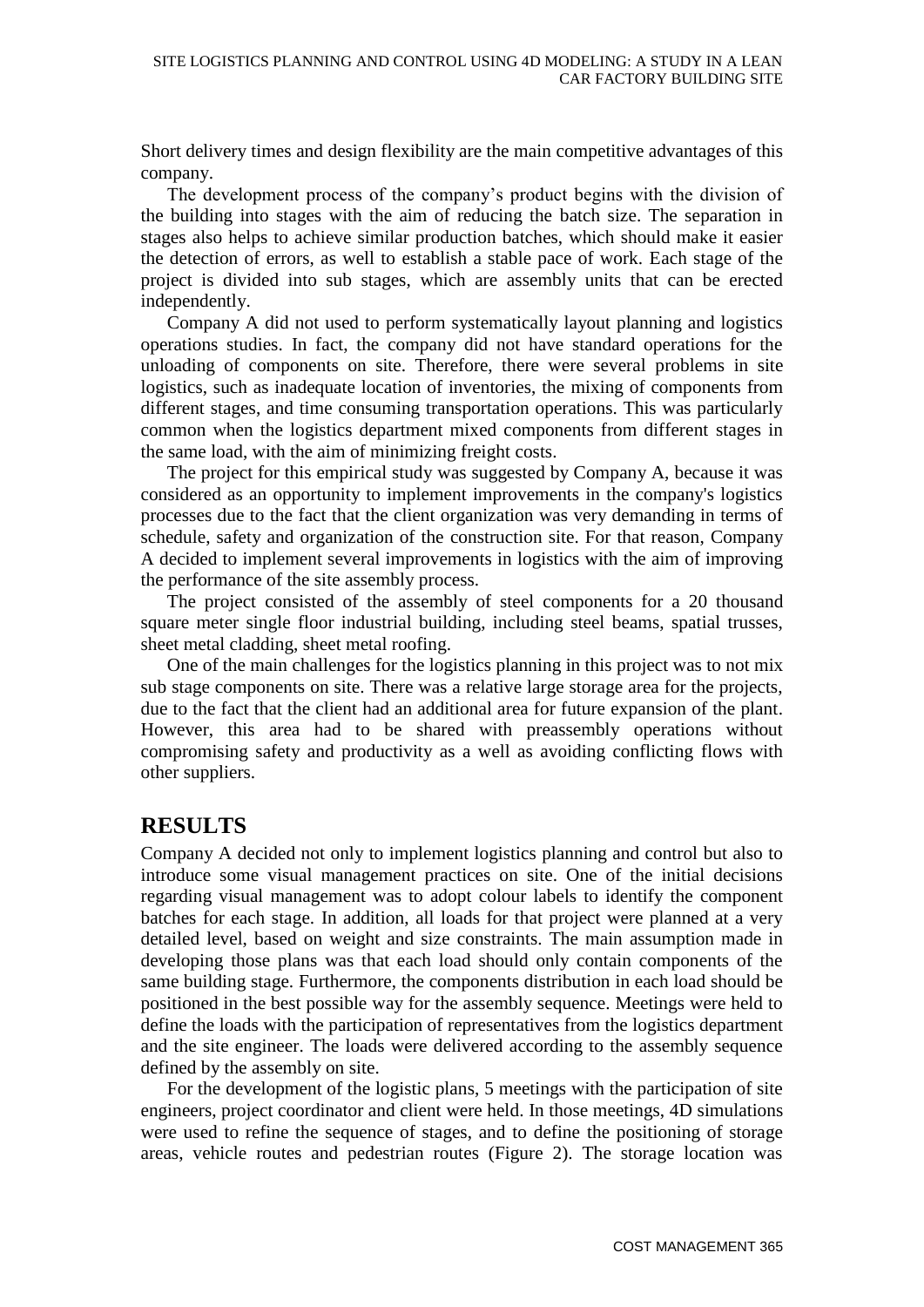designed as close to the assembling area as possible, to reduce unnecessary transportation activities, and increase productivity.



*Figure 2: Batch sequencing definition*

A line of balance (LOB) was used to generate a long term plan. The LOB was useful to explore alternative execution sequences in combination to the 4D model (Figure 3). Each planned activity occupied a workspace in the construction site and a material storage area. The site layout was divided into bays to prevent mixing of materials and to seek better organization of inventories. Simulation included the indication of preassembled trusses areas and logistics processes.



*Figure 3: Line of Balance*

The importance of client engagement in this work became evident with a change request for the product design. As the Company A seeks maximum reduction in the use of steel for cost reasons, their solutions usually provide a wide variety of components. This variety of parts occurs in the primary structure (beams, frames) and also in the secondary structure (space trusses). Due to customer request for a leaner work, product design was modified in order to decrease to less than a half the number of different space trusses (50 types to 17 types). This action resulted in an increase in the total weight of the project. By contrast, it made simple handling the components and the assembly process, by decreasing the variety of products to be assembled. Figure 3: Line of Balance<br>
Figure 3: Line of Balance<br>
Figure 3: Line of Balance<br>
Figure 3: Line of Balance<br>
Figure 3: Line of Balance<br>
Figure 3: Line of Balance<br>
Figure 3: Line of Balance<br>
Figure 3: Line of Balance<br>
Figur

The logistic plan developed with the 4D model was implemented on site with the support of visual devices. They were made with screenshots taken from the 4D model in correspondence to time flow. One of the boards that were produced had one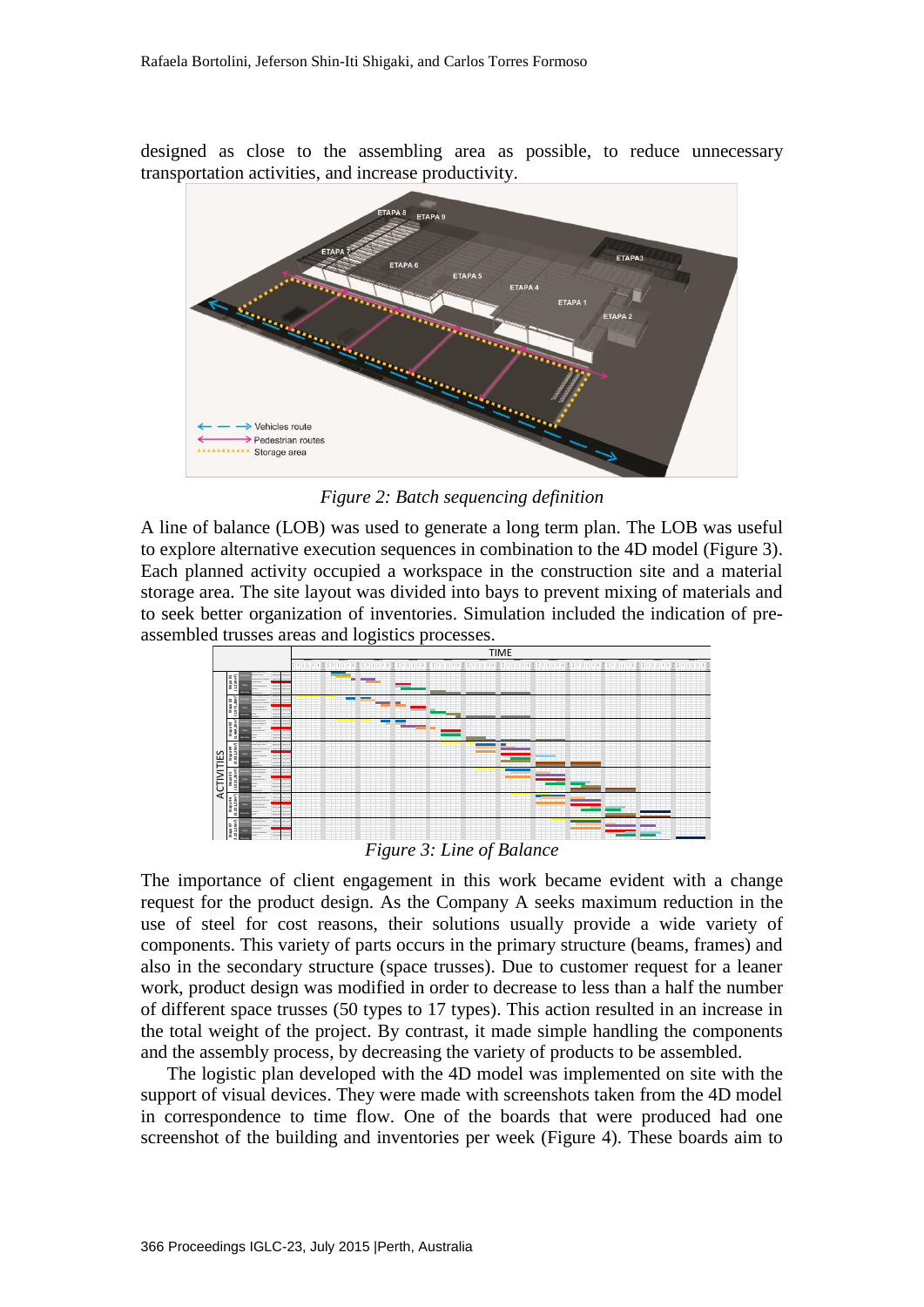facilitate the exchange of information in the construction site, being used by different stakeholders including the site engineer, client representatives, and assembling subcontractors. That visual board were used to monitor the assembly process and deviations in inventories.



*Figure 4: Visual device produced from screenshots of a 4D model*

Different visual devices were placed near the assembly area, and in both Company A and client's site offices (Figure 5). Direct observation indicated that the boards were useful to support discussions about production plans and layout.

The implementation process had a control phase about the planned logistics activities. The control phase included the analyses of component unloading operations on site, access routes and pedestrian routes. This control was important to identify the causes of deviations and, when necessary, to revise or detail the logistics plans.



*Figure 5: Visual management in the construction site*

One critical process was chosen to be planned at a fine level of detail, with the aim of improving productivity in site assembly. The pre-assembly and the lifting of space trusses were the process chosen by Company A. The stage 6 of the building was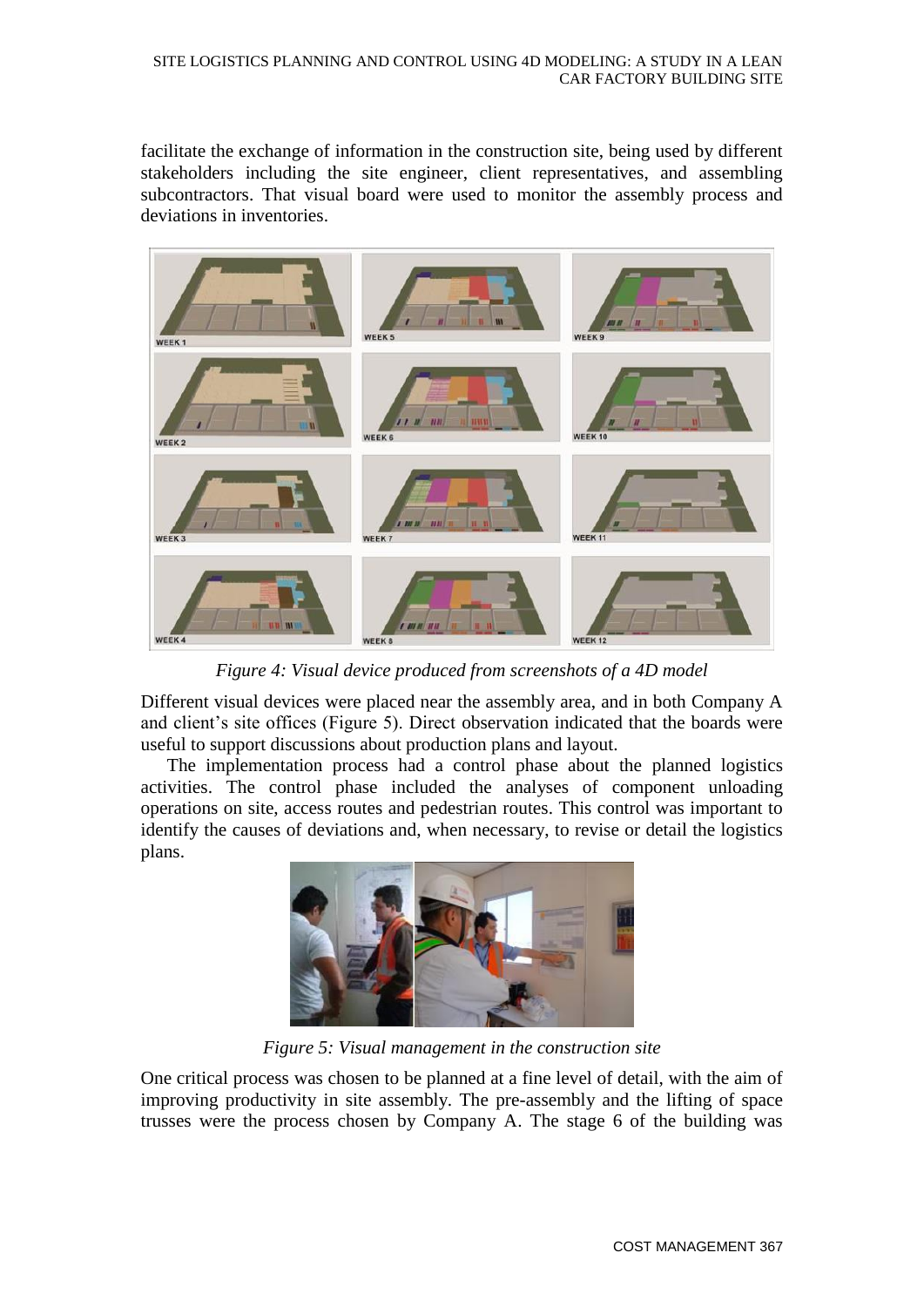selected due to the fact that the previous stages were in process and they could be used as a source of data to produce the 4D model.

Firstly, the existing schedule for the pre-assembly activities was analysed. That plan was problematic since a large amount of work in progress was going to be created. Then, the study was conducted with the aim of improving the logistic plan for this particular process. A specific BIM model was developed to a higher level of development, modelling the space truss components at a fine level of development. The storage area and the assembling area were also modelled, and the schedule of the activities involved was analysed in the 4D model. The simulation highlighted the possibility to configure a more continuous process with a minimal inventory of trussesto be lifted. This investigation had the participation of the site engineer and assembly subcontractors, so that their tacit knowledge could be used to build the best possible scenario for this process. Client representatives also participated in the discussions. Figure 6 illustrates this process and the screenshots images taken from the 4D model. Another visual device was produced using screenshots from that model. The virtual prototype was implemented and refined along the process, considering suggestions of improvements made by client representatives, site engineer and assembly subcontractors.



*Figure 6: Screenshots of 4D simulation (critical stage detailing)*

The control of this process was also part of this investigation. The productivity of this process was monitored and compared with the productivity of the initial stages of the assembly. The amount of trusses stored decreased 60% and the process productivity increased 15%. These results were relevant due to the study of the components position for pre-assembly trusses that was placed as close as possible to avoid transport operations, and to the study of lifting operations. Figure 7 illustrates a comparison between the erection plans in 4D modeling and the real construction site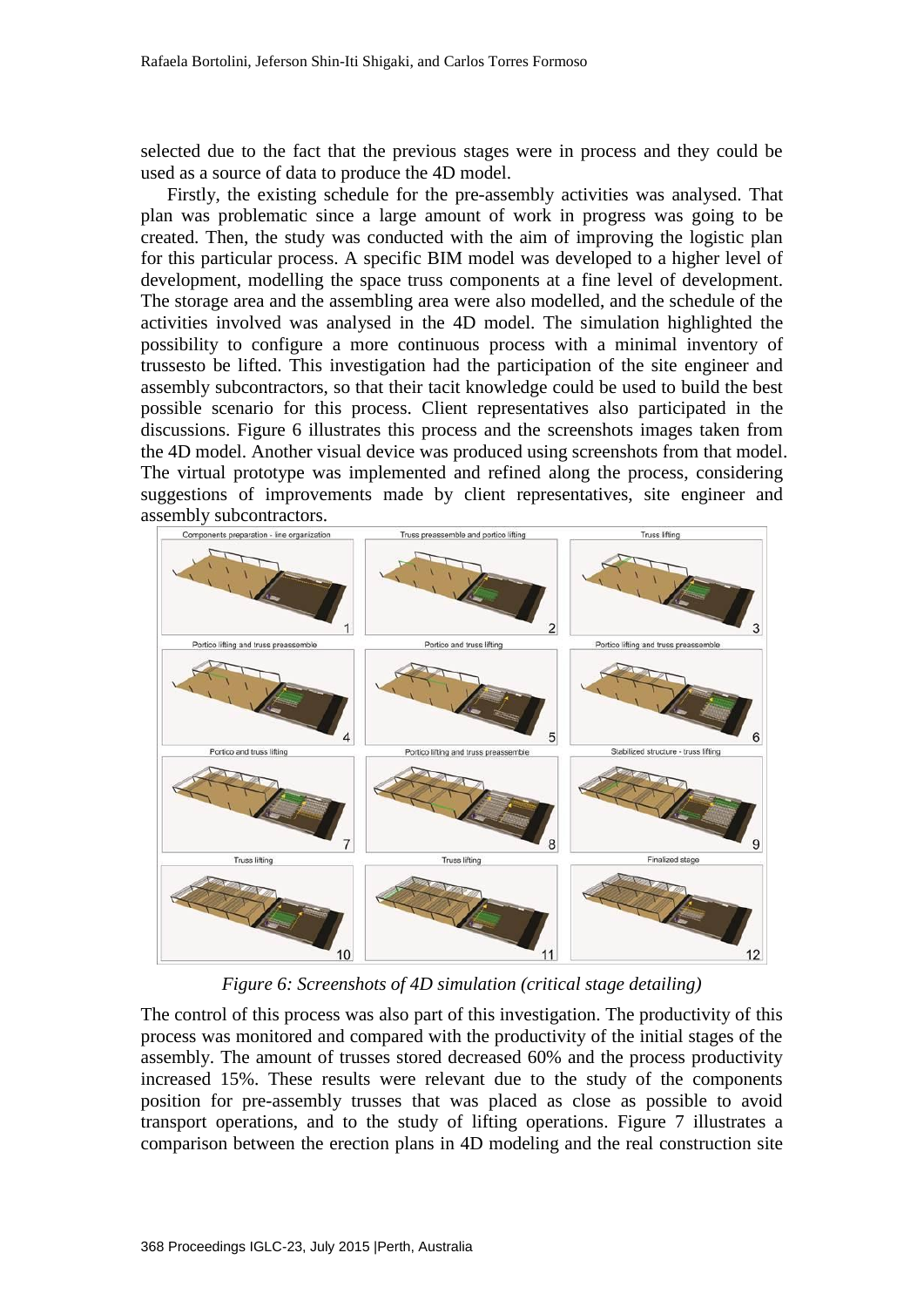performed. Figure 7 (a and b) presents the assembly and pre-assembly areas near from each other to avoid transport waste. Figure 7 (c and d) show the components organization to the pre-assembly trusses near for the operation process. This comparison shows the similarities of 4D simulation model with the executed work. However, it must be pointed out that this was only possible due to the refinement of the 4D model along the process with the participation of site engineer and subcontractors.



*Figure 7: Comparison between as designed and as erected on site*

# **CONCLUSIONS**

In the context of engineer-to-order prefabricated building systems, it was identified the need for improvement in site logistics processes. This research brought as a result the development of logistics plan with the use of 4D BIM tools. This study highlighted the need to plan and control logistics operations in construction sites by using hierarchical approach. The initial decisions do not require a detailed BIM model, while the modelling of critical logistics operations requires a fine level of detail. Through 4D simulation, it could be analysed in detail the times of each process involved and thereby increase assembly productivity, reducing inventories and work in progress and seeking a continuous flow of production.

The combination of 4D BIM models with visual management brought an interactive process which included the participation of various stakeholders (researcher, coordinator, site engineer, assembly subcontractors and client). The board with screenshots from 4D modeling became a useful tool to implement in the construction site. The site engineer, the assembly subcontractors and the client could participate in the planning sessions in an easier way, given that they did not know how to operate the 4D modeling software. Those boards were useful for the implementation of layout and also for monitoring the work progress.

The 4D-based visual boards in combination with the LOB facilitated logistic planning by enabling the simulation of individual sequences of lifting-assembly operations duo to critical conditions. It also allowed the visualization of what-if scenario in critical process which incorporated a number of non-value adding activities. Therefore, the 4D simulation played a key-role in encouraging collaboration between the planning-assembly-erection teams in the logistic management process.